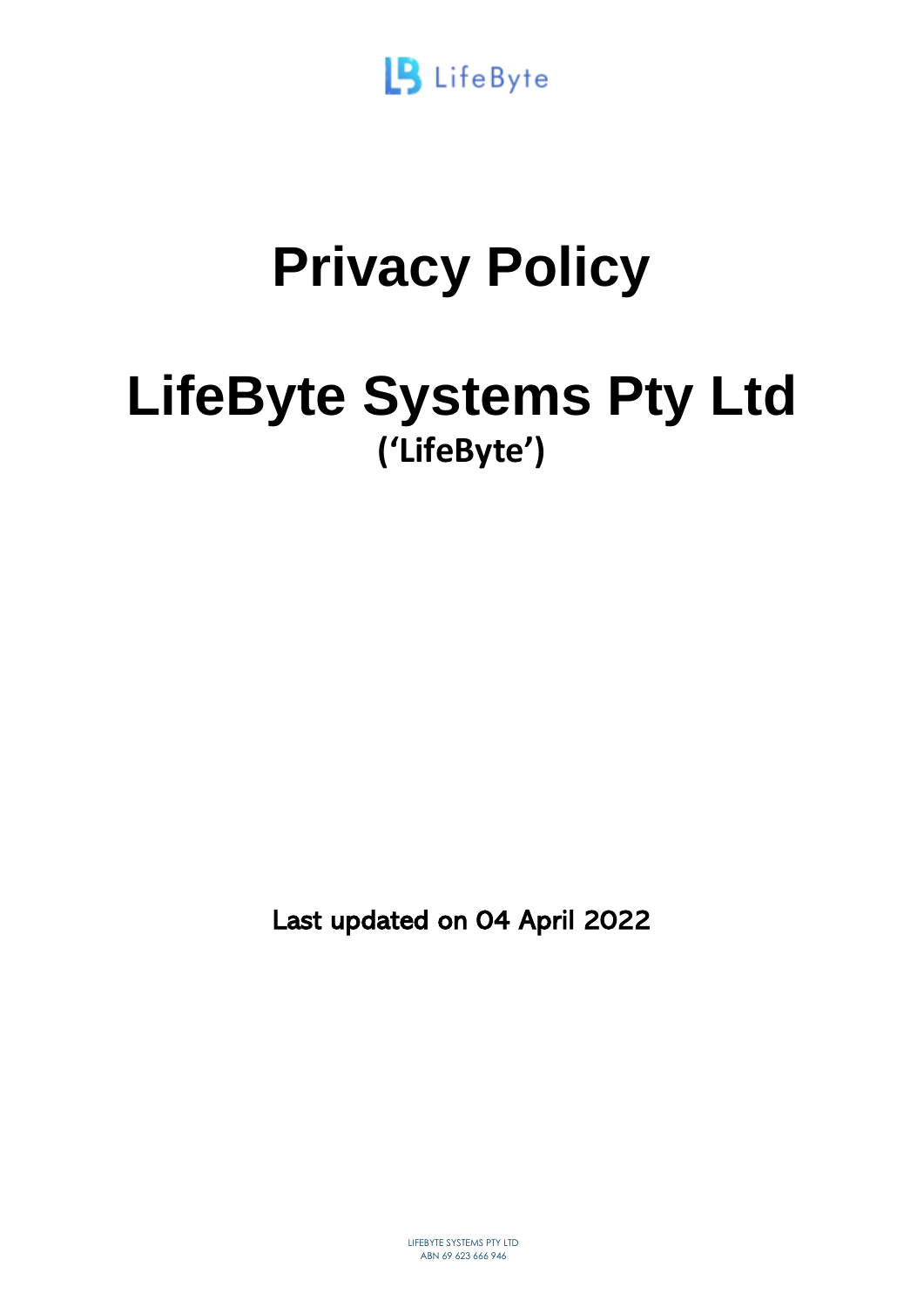

# **SECTION A – INTRODUCTION**

#### **1. INTRODUCTION**

- 1.1 The information in this document details how we, LifeByte Systems Pty Ltd ('LifeByte') comply with the requirements of the *Privacy Act 1988* (Cth) ("**Privacy Act**") and the Australian Privacy Principles in protecting the personal information we hold about you.
- 1.2 Personal information is any information or opinion about you that is capable, or reasonably capable, of identifying you, whether the information or opinion is true or not and is recorded in material form or not.
- 1.3 Sensitive information includes such things as your racial or ethnic origin, political opinions, or membership of political associations, religious or philosophical beliefs, membership of a professional or trade association or trade union, sexual orientation, or criminal record, that is also personal information. Your health, genetic and biometric information and biometric templates are also sensitive information.
- 1.4 We will act to protect your personal and sensitive information in accordance with the *Australian Privacy Principles and the Privacy Act* ('the APPs'), General *Data Protection Regulation* ('the GDPR') in European Union and the *Personal Information Protection Law of the People's Republic of China* ('the PIPL'). Those legislations share many common requirements. Where an obligation imposed by them are the same, but the terminology is different, we will comply with the terminology and wording used in the APPs, and this will constitute our compliance with the equivalent obligations under the other legislations. If the GDPR or PIPL imposes an obligation on LifeByte that is not imposed by the APPs, or the GDPR or PIPL obligation is more onerous than the equivalent obligation in the APPs, LifeByte will comply with the GDPR and/or PIPL.
- 1.5 We collect personal and/or sensitive information to provide you with the products and services you request as well as information on other products and services offered by or through us. The law requires us to collect personal and/or sensitive information.
- 1.6 We observe the principles of legality, propriety, necessity, and sincerity when we are collecting and/or handling your personal information. We will not handle your personal information in any way that is misleading, swindling, coercive or other such ways.
- 1.7 Your personal and/or sensitive information may be used by us to administer our products and services, for prudential and risk management purposes and, unless you tell us otherwise, to provide you with related marketing information. We also use the information we hold to help detect and prevent illegal activity. We cooperate with police and other enforcement bodies as required or allowed by law.
- 1.8 We disclose relevant personal information to external organisations that help us provide services. These organisations are bound by confidentiality arrangements. They may include overseas organisations.
- 1.9 You can seek access to and/or make a copy of the personal information we hold about you. If the information we hold about you is inaccurate, incomplete, or outdated, please inform us so that we can correct it. If we deny access to your personal information, we will let you know why. For example, we may give an explanation of a commercially sensitive decision, or give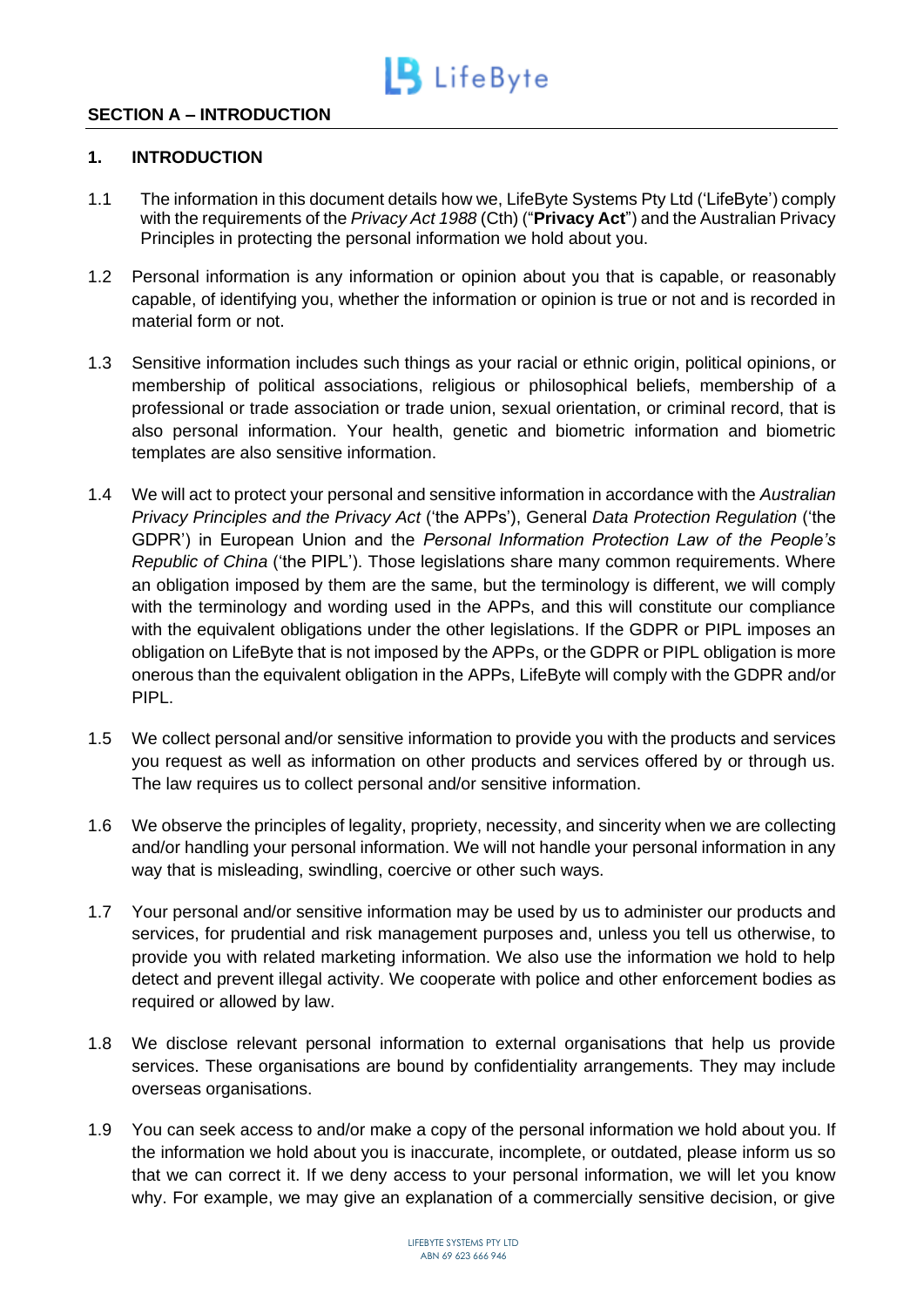

you access to the information through a mutually agreed intermediary, rather than direct access to evaluative information connected with it.

- 1.10 Aggregated data is general data about groups of people which doesn't identify anyone personally (e.g., the number of people in a particular industry that engage in forex trading). We may share aggregated data with our business or industry partners. We may use the aggregated data to help us to:
	- (a) to understand how you use our products and services and improve your experience with us; and
	- (b) customise the way that we communicate with you about our products and services so that we can interact with you more effectively.
- 1.11 We keep this Policy under regular review and may update it from time to time to reflects changes in the law and/or our privacy practices. We encourage you to check the date of this Policy for any updates or changes when you visit our website or use our services. Any modified versions of this Policy may materially affect the way we use or disclose your personal information.

# **SECTION B – COLLECTION OF PERSONAL INFORMATION**

#### **2. Why we collect information**

- 2.1 We collect personal information when it is reasonably necessary for one or more of our functions or activities.
- 2.2 These include:
	- (a) providing customers with the products and services they request and, unless they tell us otherwise, to provide information on products and services offered by us and external product and service providers for whom we act as agent (that may be of interest to you). (If you have provided us with your email or mobile phone details, we may provide information to you electronically with respect to those products and services);
	- (b) complying with our legal obligations;
	- (c) monitoring and evaluating products and services
	- (d) gathering and aggregating information for statistical, prudential, actuarial and research purpose;
	- (e) assisting customers with queries and any concerns you raise against us and/or to manage any legal action; and
	- (f) taking measures to detect and prevent frauds, unlawful activity, or misconduct.

#### **3. Information we may collect**

3.1 The personal and sensitive information we collect generally consists of name, address, date of birth, gender, marital status, occupation, account details, contact details (including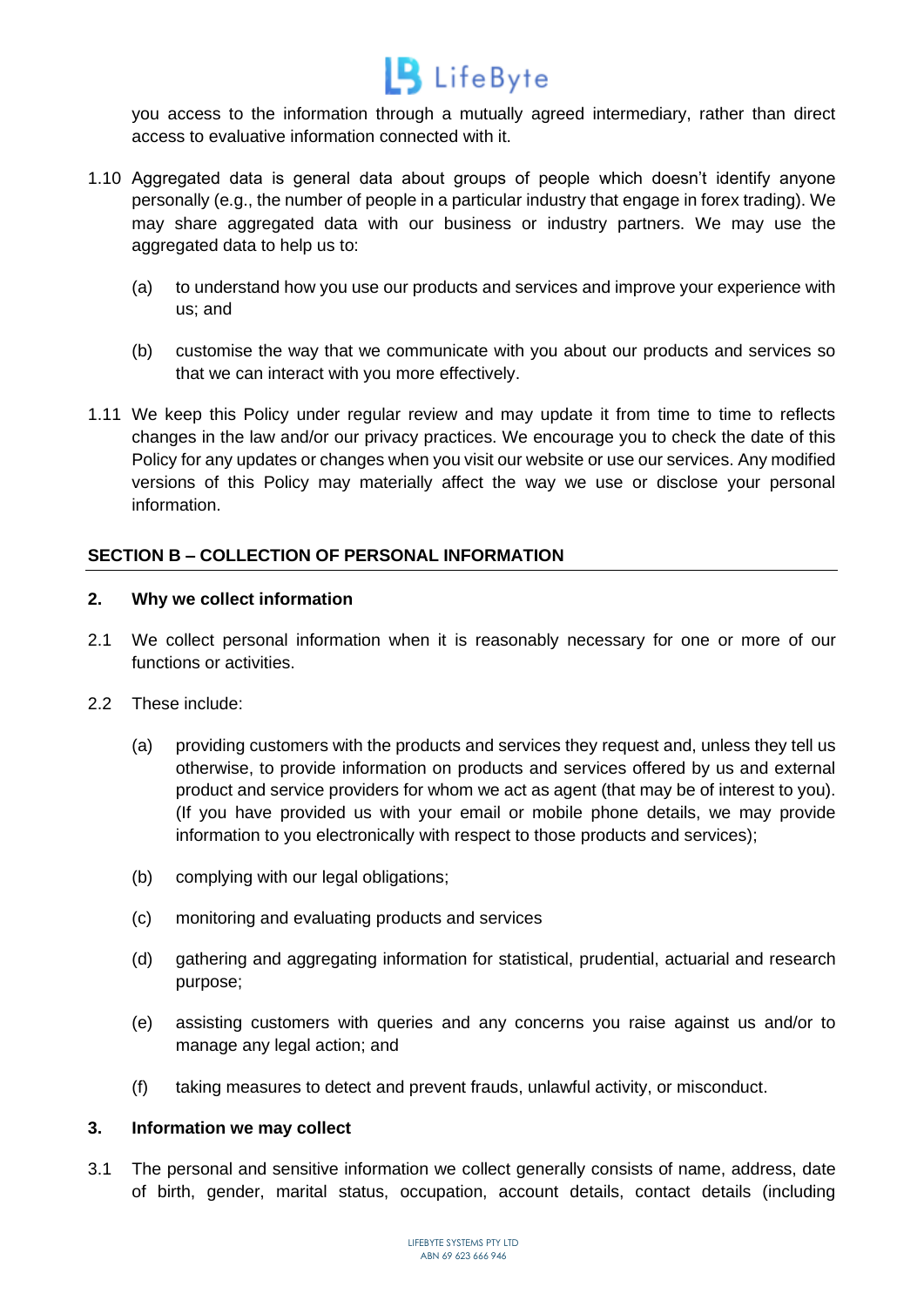telephone, facsimile and e-mail), financial information (including details of your nominated bank account, your employment details, your trading data or trading performance, and/or your taxation information) and additional information you provide to us, directly or indirectly, through your use of our site, associated applications, associated social media platforms and/or accounts from which you permit us to collect information.

- 3.2 We are required by law to identify you if you are opening a new account or adding a new signatory to an existing account. *The Anti-Money Laundering and Counter-Terrorism Financing Act 2006 (Cth)* ('the AML/CTF Act') require us to sight and record details of certain documents to verify your identity (i.e. photographic and non-photographic documents) in order to meet the standards set under those laws.
- 3.3 Where it is necessary to do so, we also collect information on individuals such as:
	- (a) trustees;
	- (b) partners;
	- (c) company directors and officers;
	- (d) officers of co-operatives and associations;
	- (e) customer's agents;
	- (f) beneficial owners of a client; and
	- (g) persons dealing with us on a "one-off" basis.
- 3.4 We may take steps to verify the information we collect; for example, a birth certificate provided as identification may be verified with records held by the Registry of Births, Deaths and Marriages to protect against impersonation, or we may verify with an employer that employment and remuneration information provided in an application for credit is accurate.

# **4. Inform you before obtaining consent**

- 4.1 We will, before obtaining your consent and collecting personal information, explicitly inform you truthfully, accurately, and fully of the following items using clear and easily understood language:
	- (a) The name and contact method of the personal information handler;
	- (b) The purpose of personal information processing and the processing methods, the categories of processed personal information, the legal basis for the processing and the storage period;
	- (c) The recipients or categories of recipients of the personal data, if any;
	- (d) Where applicable, the fact that person data is to be transferred to a third country or international organisation, we will ensure that we have adopted the appropriate safeguards; and
	- (e) Other information necessary to ensure fair and transparent processing.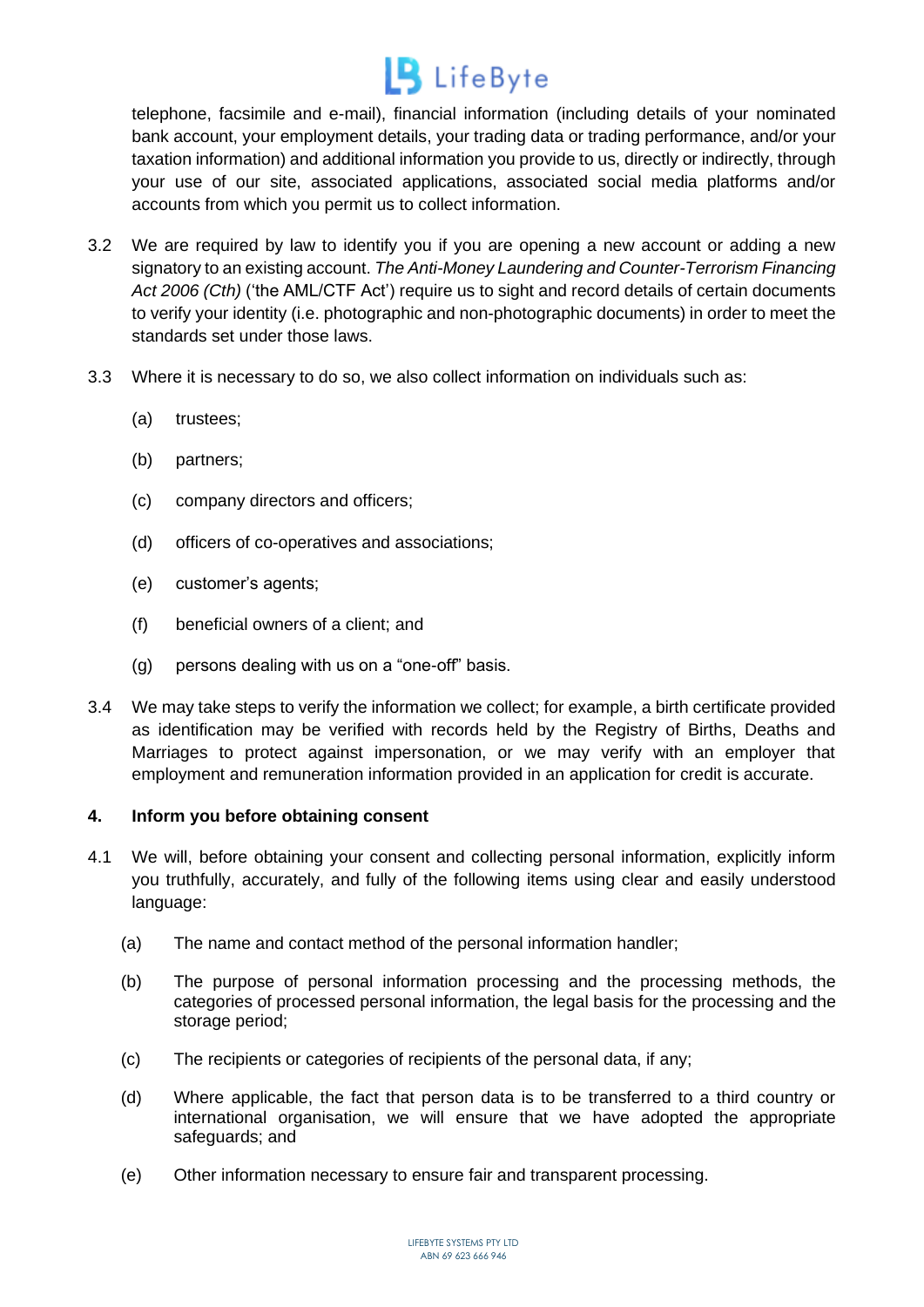# **5. Consent**

- 5.1 We only collect personal information subject to your consent. The consent must be voluntarily given, and we ensure that we do not force, pressure, induce or manipulate you into providing consent, neither will we elicit consent by asking leading questions.
- 5.2 When assessing whether consent is freely given, utmost account shall be taken of whether, *inter alia,* the performance of a contract, including the provision of a service, is conditional on consent to the processing of personal information that is not necessary for the performance of that contract.
- 5.3 We will provide clear, reasonably understandable, and full information to you of the specific purpose of obtaining consent.
- 5.4 You shall have the right to withdraw your consent at any time. We provide a convenient and easy way for you to withdraw consent. If you rescind consent, it does not affect the effectiveness of personal information handling activities undertaken on the basis of individual consent before the consent was withdrawn.
- 5.5 If your consent is given in the context of a written declaration which also concerns other matters, we will present the request for consent in a manner which is clearly distinguishable from the other matters, in an intelligible and easily accessible form, using clear and plain language.
- 5.6 Where a change occurs in the purpose of personal information handling, the handling method, or the categories of handled personal information, the data subject's consent shall be obtained again.

# **6. How we collect the information**

- 6.1 We only collect personal information about you directly from you (rather than someone else) unless it is unreasonable or impracticable to do so or you have instructed us to liaise with someone else.
- 6.2 Your personal data will be collected in a way that is adequate, relevant, and limited to what is necessary in relation to the purpose for which the personal information is processed.
- 6.3 We may, within a reasonable scope, handle personal information that has already been disclosed by yourself or otherwise lawfully disclosed, except where you clearly refuse. We shall obtain your consent if there will be a major influence on your rights and interests.

# **7. Information collected from someone else**

- 7.1 If it is impracticable or unreasonable for us to collect the personal information directly from you, we may collect such information from agents, or from your family members or friends. If you are not aware that we have collected the personal information, we will notify you of collection and the circumstances of collection, if we consider it is reasonable to do so.
- 7.2 The *Anti-Money Laundering and Counter-Terrorism Financing Act 2006* (Cth) and *Anti-Money Laundering and Counter-Terrorism Financing Rules Instrument 2007* (No. 1) require us to collect certain identification information about you. We will collect personal information from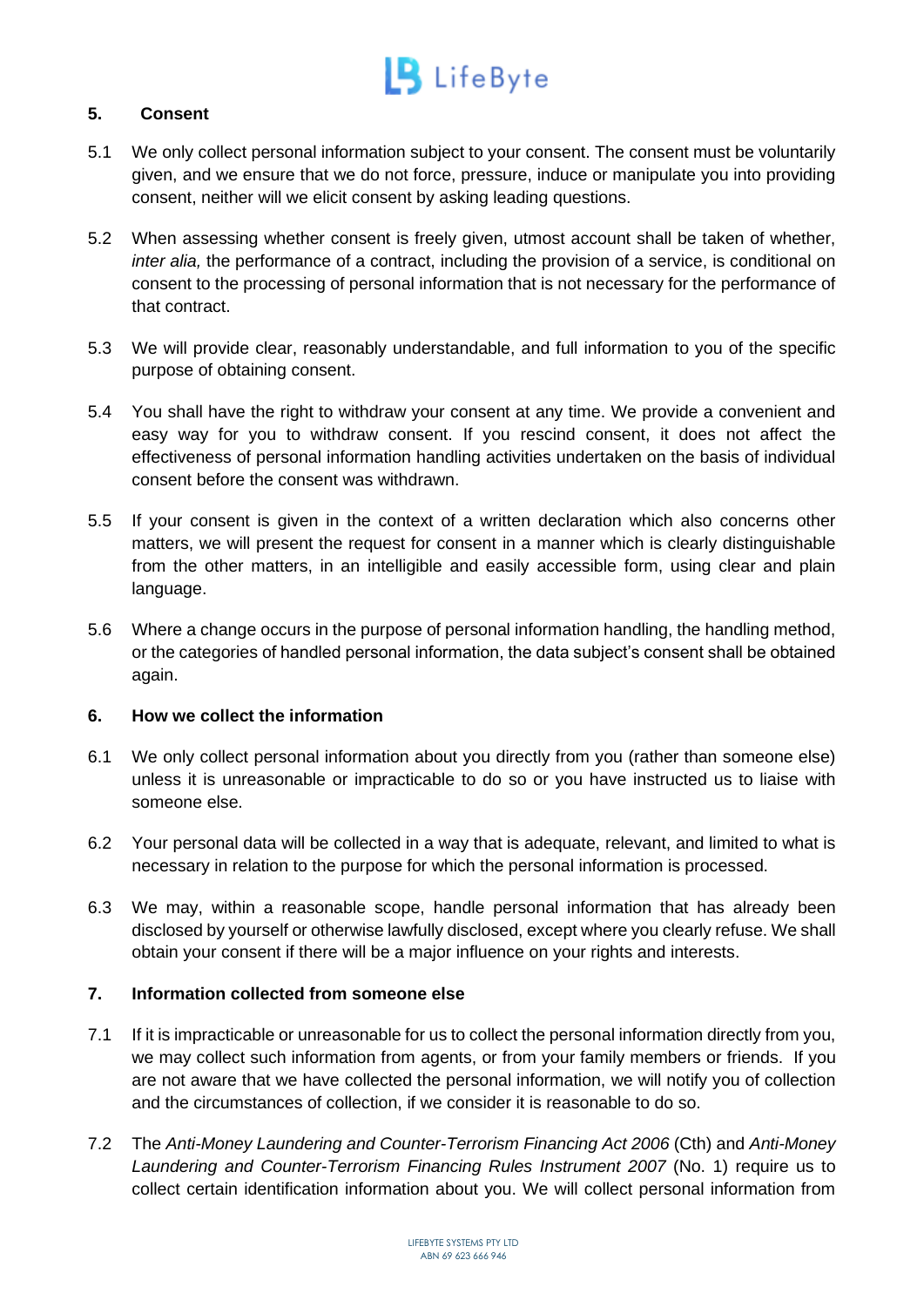# $\overline{\mathbf{B}}$  LifeByte

third parties in respect of AML/CTF checks which are required to be carried out, under AML/CTF Legislation.

# **8. Incomplete or inaccurate information**

8.1 We may not be able to provide you with the products or services you are seeking if you provide incomplete or inaccurate information.

# **9. Sensitive information**

9.1 In addition to the above conditions of collecting personal information, we will only collect sensitive information about you if we obtain prior consent to the collection of the information or if the collection is required or authorised by law, or it is necessary to take appropriate action in relation to suspected unlawful activity or serious misconduct.

# **10. Dealing with unsolicited personal information**

- 10.1 If we receive personal information that is not solicited by us, we will only retain it, if we determine that it is reasonably necessary for one or more of our functions or activities and that you have consented to the information being collected or given the absence of your consent that it was impracticable or unreasonable for us to obtain it under the circumstances.
- 10.2 If these conditions are not met, we will destroy or de-identify the information.
- 10.3 If such unsolicited information is sensitive information, we will obtain your consent to retain it regardless of what the circumstances are.

# **SECTION C – INTEGRITY OF YOUR PERSONAL INFORMATION**

# **11. Quality of personal information**

- 11.1 We ensure that the personal information we collect and use or disclose is accurate, up to date, complete and relevant.
- 11.2 Please contact us if any of the details you have provided to us change or if you believe that the information we have about you is not accurate or up to date.
- 11.3 We may also take steps to update personal information we hold, for example, an address, by collecting personal information from publicly available sources such as telephone directories or electoral rolls.

# **12. Security of personal information**

- 12.1 We are committed to ensure that we protect any personal information we hold from misuse, interference, loss, unauthorised access, modification, and disclosure.
- 12.2 For this purpose we have a range of practices and policies in place to provide a robust security environment. We ensure the on-going adequacy of these measures by regularly reviewing them.
- 12.3 Our security measures include, but are not limited to: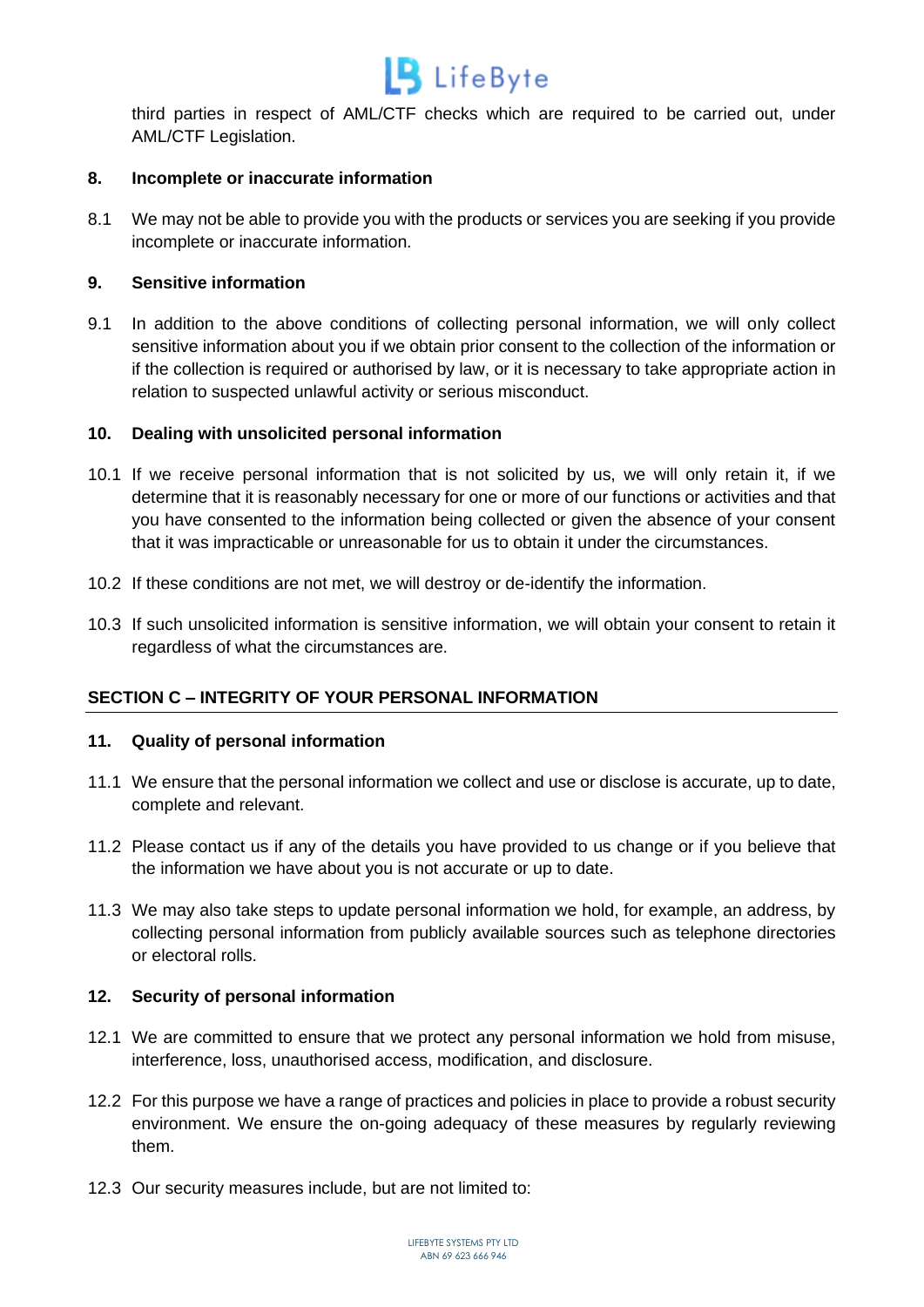

- (a) educating our staff as to their obligations with regard to your personal information;
- (b) requiring our staff to use passwords when accessing our systems;
- (c) employing firewalls, intrusion detection systems, virtual private networks (VPNs), encryption, and virus scanning tools to protect against unauthorised persons and viruses from entering our systems;
- (d) using dedicated secure networks or encryption when we transmit electronic data for purposes of outsourcing;
- (e) providing secure storage for physical records; and
- (f) employing physical and electronic means such as alarms, cameras and guards (as required) to protect against unauthorised access to buildings.
- 12.4 Where information we hold is identified as no longer needed for any purpose, we ensure it is effectively and securely destroyed, for example, by shredding or pulping in the case of paper records or by degaussing (demagnetism of the medium using alternating electric currents) and other means in the case of electronic records and equipment.

# **SECTION D – USE OR DISCLOSURE OF PERSONAL INFORMATION**

#### **13. Use or Disclosure**

- 13.1 If we hold personal information about you that was collected for a particular purpose ("**the primary purpose**"), we will not use or disclose the information for another purpose ("**the secondary purpose**") unless:
	- (a) We have obtained your consent to use or disclose the information; or
	- (b) you would reasonably expect us to use or disclose the information for the secondary purpose and the secondary purpose is:
		- (i) if the information is sensitive directly related to the primary purpose; or
		- (ii) if the information is not sensitive  $-$  related to the primary purpose;
	- (c) the use or disclosure of the information is required or authorised by or under an Australian law or a court/tribunal order; or
	- (d) a permitted general situation exists in relation to the use or disclosure of the information by us; or
	- (e) a permitted health situation exists in relation to the use or disclosure of the information by us, in which case we will de-identify the information before disclosing it; or
	- (f) we reasonably believe that the use or disclosure of the information is reasonably necessary for one or more enforcement related activities conducted by, or on behalf of, an enforcement body; or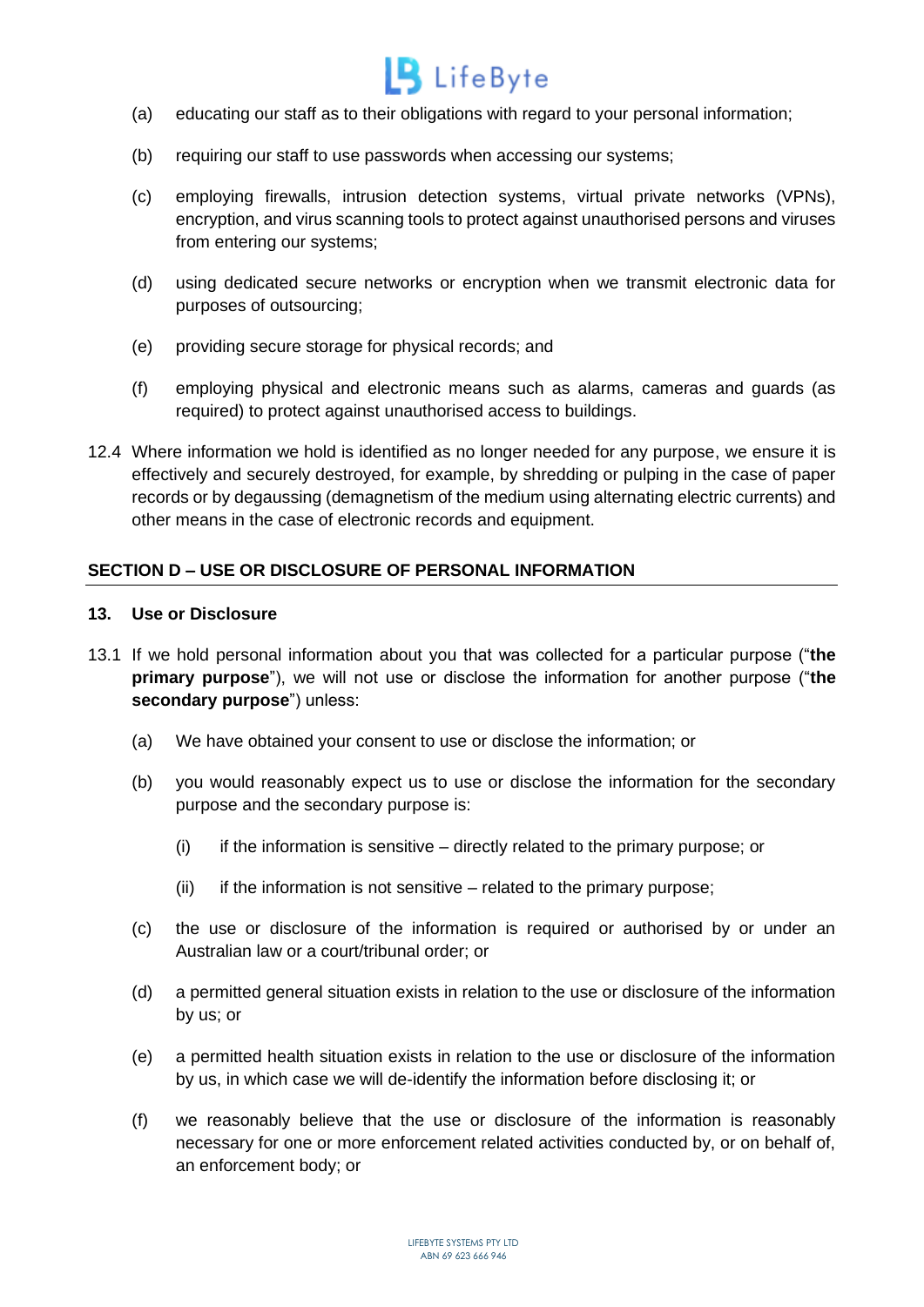

- 13.2 Where we use or disclose personal information in accordance with section 13(1)(e) we will keep a copy of this disclosure (e.g.: the email or letter used to do so).
- 13.3 We will only retain your personal data for as long as we reasonably require it for legal or business purpose or as otherwise required.

#### **14. Who we may communicate with**

- 14.1 Depending on the product or service you have, the entities we exchange your information with include but are not limited to:
	- (a) brokers and agents who refer your business to us;
	- (b) affiliated product and service providers and external product and service providers for whom we act as agent (so that they may provide you with the product or service you seek or in which you have expressed an interest);
	- (c) auditors we appoint to ensure the integrity of our operations;
	- (d) any person acting on your behalf, including your solicitor, settlement agent, accountant, executor, administrator, trustee, guardian or attorney;
	- (e) your referee (to confirm details about you);
	- (f) if required or authorised to do so, regulatory bodies, law enforcement bodies, courts and government agencies;
	- (g) credit reporting agencies;
	- (h) insurers, including proposed insurers and insurance reference agencies (where we are considering whether to accept a proposal of insurance from you and, if so, on what terms);
	- (i) medical practitioners (to verify or clarify, if necessary, any health information you may provide);
	- (j) other financial institutions and organisations at their request if you seek credit from them (so that they may assess whether to offer you credit);
	- (k) investors, advisers, trustees and ratings agencies where credit facilities and receivables are pooled and sold (securitised);
	- (l) other organisations who in conjunction with us provide products and services (so that they may provide their products and services to you) including organisations involved in managing payments such as banks; and
	- (m) professional associations or organisations with whom we conduct an affinity relationship (to verify your membership of those associations or organisations).
- 14.2 Our use or disclosure of personal information may not be limited to the examples above.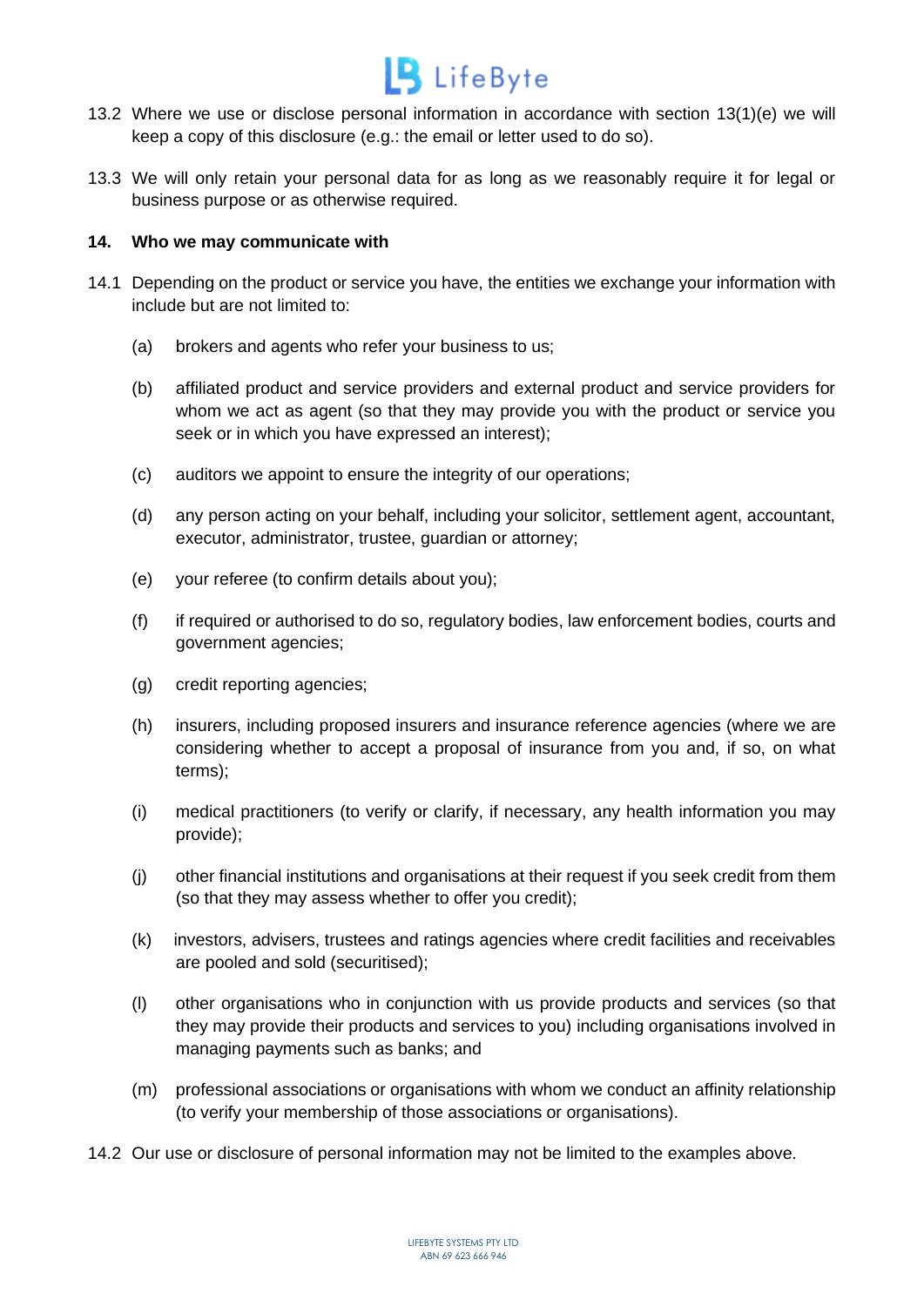# **15. Outsourcing**

- 15.1 We disclose personal information when we outsource certain functions, including bulk mailing, data storage, card and cheque book production, market research, direct marketing, statement production, debt recovery and information technology support. We also seek expert help from time to time to help us improve our systems, products, and services.
- 15.2 We use banking agents, for example, local businesses, to help provide you with face-to-face banking services. These agents collect personal information on our behalf.
- 15.3 In all circumstances where personal information may become known to our contractors, agents and outsourced service providers, there are confidentiality arrangements in place. Contractors, agents and outsourced service providers are not able to use or disclose personal information for any purposes other than our own.
- 15.4 We take our obligations to protect customer information very seriously we make every effort to deal only with parties who share and demonstrate the same attitude.

# **16. Joint handler**

16.1 Where two or more handlers jointly determine the purposes and means of processing, they shall be joint handlers. When we jointly handling your personal information with others, we will in transparent manner determine our respective responsibilities for compliance with the obligations under the laws by ways of arrangement between us unless the respective responsibilities are determined by the relevant laws.

### **17. Disclosure required by law**

17.1 We may be required to disclose customer information by law e.g. under Court Orders or Statutory Notices pursuant to taxation or social security laws or under laws relating to sanctions, anti-money laundering or counter terrorism financing.

# **SECTION E – DIRECT MARKETING**

#### **18. Direct marketing**

- 18.1 We will only use or disclose the personal information we hold about you for the purpose of direct marketing if we have received the information from you and you have not requested not to receive such information and you would reasonably expect us to use or disclose information for the purpose of direct marketing.
- 18.2 Direct marketing means that we should use your personal information to provide you with information on our products and services that may interest you.
- 18.3 If you wish to opt-out of receiving marketing information altogether, you can:
	- (a) call us on 02 8036 8387 (10am 6:30pm AEST/AEDT weekdays); or
	- (b) write to us at info@lifebyte.io.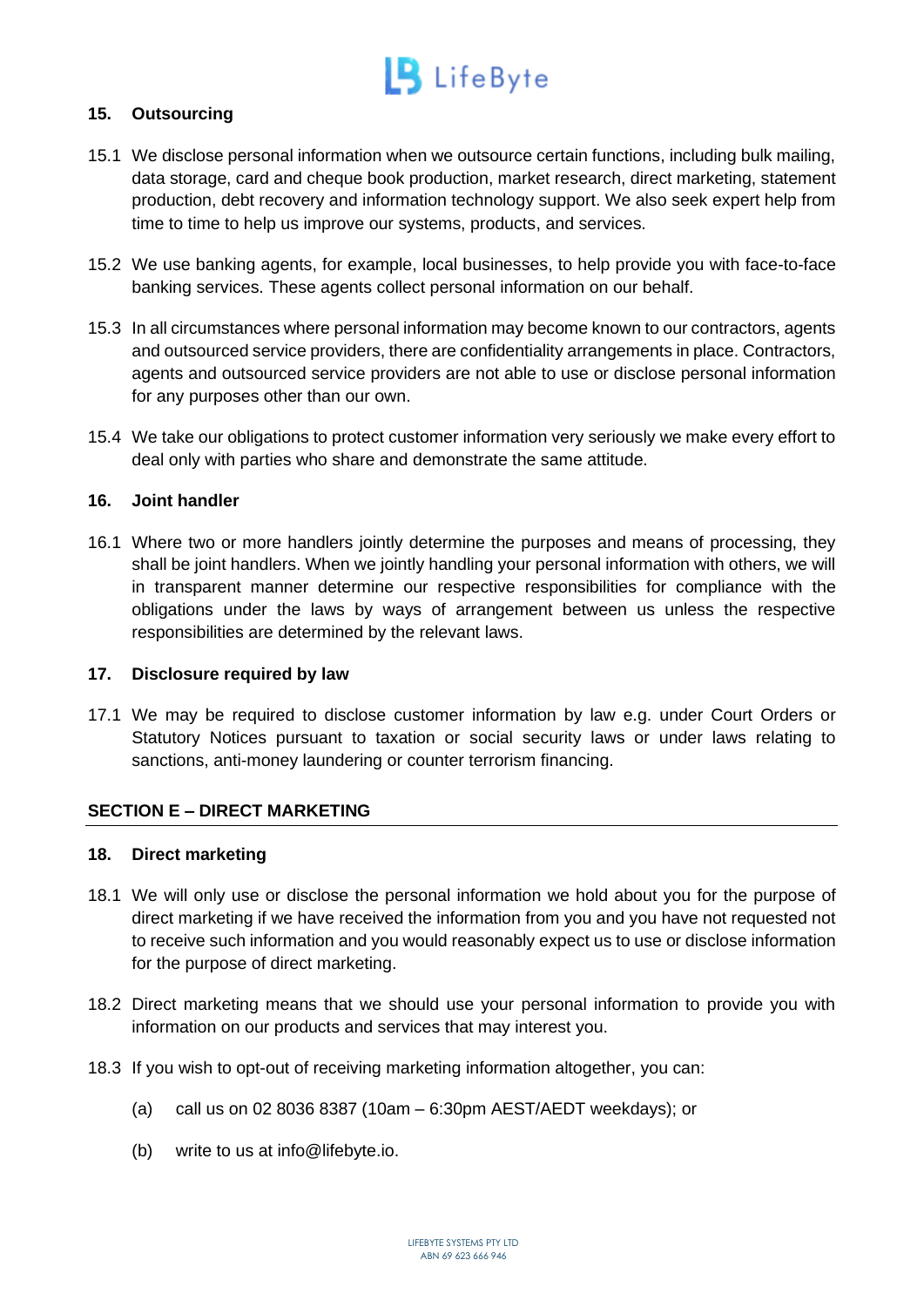

# **SECTION F – CROSS BORDER DISCLOSURE OF PERSONAL INFORMATION**

#### **19. Disclosing personal information to cross border recipients**

- 19.1 We will only disclose your personal information to a recipient who is not in Australia and who is not our entity after we ensure that:
	- (a) the overseas recipient does not breach the Australian Privacy Principles; or
	- (b) you will be able to access to take action to enforce the protection of a law or binding scheme that has the effect of protecting the information in a way that is at least substantially similar to the way in which the Australian Privacy Principles protect the information; or
	- (c) you have consented to the disclosure after we expressly informed you that there is no guarantee that the overseas recipient will not breach the Australian Privacy Principles; or
	- (d) the disclosure of the information is required or authorised by or under an Australian law or a court/tribunal order; or
	- (e) a permitted general situation (other than the situation referred to in item 4 or 5 of the table in subsection 16A(1) of the Privacy Act) exists in relation to the disclosure of the information.

#### **SECTION G – ADOPTION, USE OR DISCLOSURE OF GOVERNMENT IDENTIFIERS**

#### **20. Adoption of government related identifiers**

20.1 We will not adopt a government related identifier of an individual as our own identifier unless required or authorised to do so by or under an Australian law, regulation, or court/tribunal order.

#### **21. Use or disclosure of government related identifiers**

- 21.1 Before using or disclosing a government related identifier of an individual, we will ensure that such use or disclosure is:
	- (a) reasonably necessary for us to verify your identity for the purposes of our activities or functions; or
	- (b) reasonably necessary for us to fulfil its obligations to a government agency or a State or Territory authority; or
	- (c) required or authorised by or under an Australian law, regulation or a court/tribunal order; or
	- (d) within a permitted general situation (other than the situation referred to in item 4 or 5 of the table in subsection 16A(1) of the Privacy Act); or
	- (e) reasonably necessary for one or more enforcement related activities conducted by, or on behalf of, an enforcement body.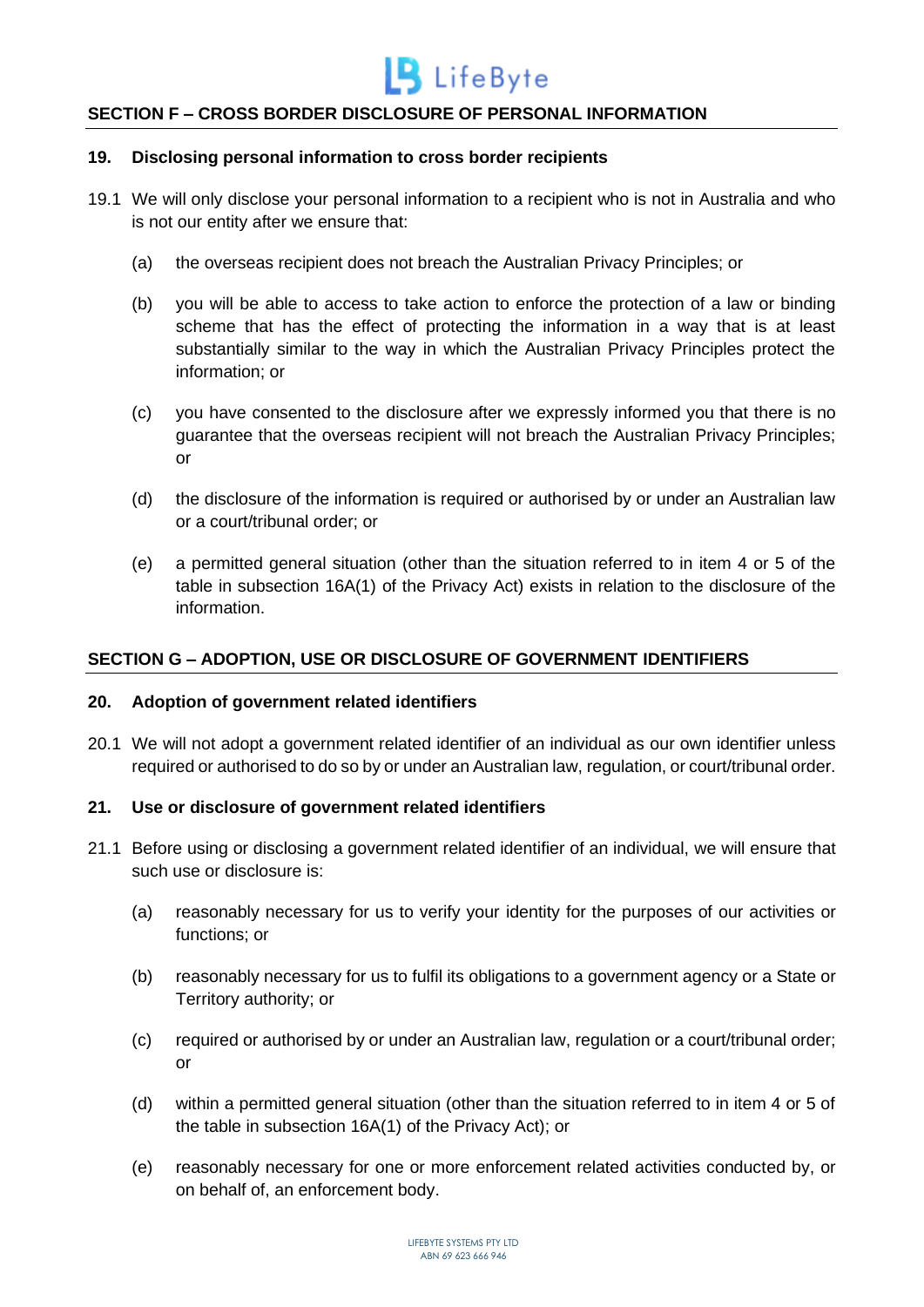# **SECTION H – ACCESS TO PESRONAL INFORMATION**

#### **22. Access**

- 22.1 You can request us to provide you with access to the personal information we hold about you.
- 22.2 Requests for access to limited amounts of personal information, such as checking to see what address or telephone number we have recorded, can generally be handled over the telephone.
- 22.3 If you would like to request access to more substantial amounts of personal information such as details of what is recorded in your account file, we will require you to complete and sign a "Request for Access to Personal Information" form.
- 22.4 Following receipt of your request, we will provide you with an estimate of the access charge and confirm that you want to proceed.
- 22.5 We will not charge you for making the request for access, however access charges may apply to cover our costs in locating, collating, and explaining the information you request.
- 22.6 We will respond to your request as soon as possible and in the manner requested by you. We will endeavour to comply with your request within 14 days of its receipt but, if that deadline cannot be met owing to exceptional circumstances, your request will be dealt with within 30 days. It will help us provide access if you can tell us what you are looking for.
- 22.7 Your identity will be confirmed before access is provided.

# **23. Exceptions**

23.1 In particular circumstances we are permitted by law to deny your request for access or limit the access we provide. We will let you know why your request is denied or limited if this is the case. For example, we may give an explanation of a commercially sensitive decision rather than direct access to evaluative information connected with it.

#### **24. Refusal to give access and other means of access**

- 24.1 If we refuse to give access to the personal information or to give access in the manner requested by you, we will give you a written notice setting out the reasons for the refusal, the mechanisms available to complain and any other relevant matter.
- 24.2 Additionally, we will endeavour to give access in a way that meets both yours and our needs.

# **SECTION I – CORRECTION OF PERSONAL INFORMATION**

#### **25. Correction**

- 25.1 We will correct all personal information that we believe to be inaccurate, out of date, incomplete, irrelevant, or misleading given the purpose for which that information is held or if you request us to correct the information.
- 25.2 If we correct your personal information that we previously disclosed to another APP entity you can request us to notify the other APP entity of the correction. Following such a request, we will give that notification unless it is impracticable or unlawful to do so.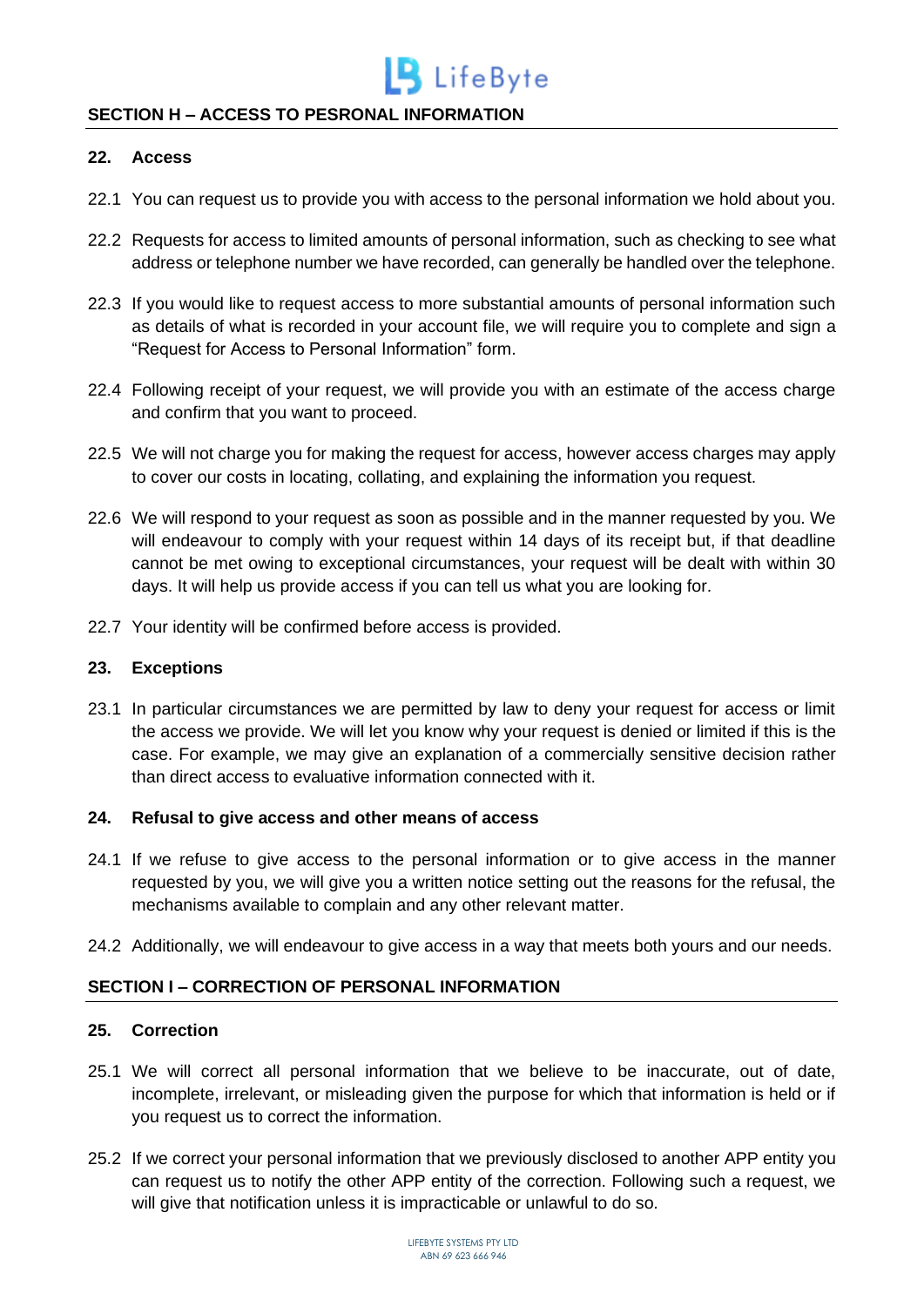

#### **26. Refusal to correct information**

26.1 If we refuse to correct the personal information as requested by you, we will give you a written notice setting out the reasons for the refusal, the mechanisms available to complain and any other relevant matter.

### **27. Request to associate a statement**

27.1 If we refuse to correct the personal information as requested by you, you can request us to associate with the information a statement that the information is inaccurate, out of date, incomplete, irrelevant or misleading. We will then associate the statement in such a way that will make the statement apparent to users of the information.

# **SECTION J – RIGHT TO ERASE**

# **28. Right to Erase**

- 28.1 You may request us to erase your personal information if you reside in the (European Economic Area ('EEA') and China. We will erase, destroy, or delete your personal information without undue delay where one of the following grounds applies:
	- (a) the personal information is no longer necessary in relation to the purpose for which it was collected;
	- (b) you withdraw consent on which the using of personal information is based and where there is no other legal ground for the using (i.e., the provision of products or services); or
	- (c) the personal information has been unlawfully used.
- 28.2 Section 28.1 shall not apply to the extent that processing personal information is necessary:
	- (a) for compliance with a legal obligation which requires processing of personal information; or
	- (b) for archiving purposes in the historical research or statistical purposes in so far as the right referred in 28.1 is likely to render impossible or seriously impair the achievement of the objectives of that processing; or
	- (c) for the establishment, exercise, or defence of legal claims.

#### **29. You may have other rights**

- 29.1 If you reside in the EEA, you may request us to restrict data processing: You may ask us to limit the processing of your personal information where you believe that the personal information we hold about you is wrong (to give us enough time to verify if the information needs to be changed), or where processing data is unlawful and you request us to restrict the processing of personal information rather than it being erased.
- 29.2 You may also have the right to ask us to explain the rules of processing your personal information. We will handle your request without undue delay.
- 29.3 When a natural person is deceased, their next of kin may, for the sake of their own lawful and legitimate interests, exercise the rights that could otherwise be exercised by the deceased, except when the deceased has otherwise arrangement before their death.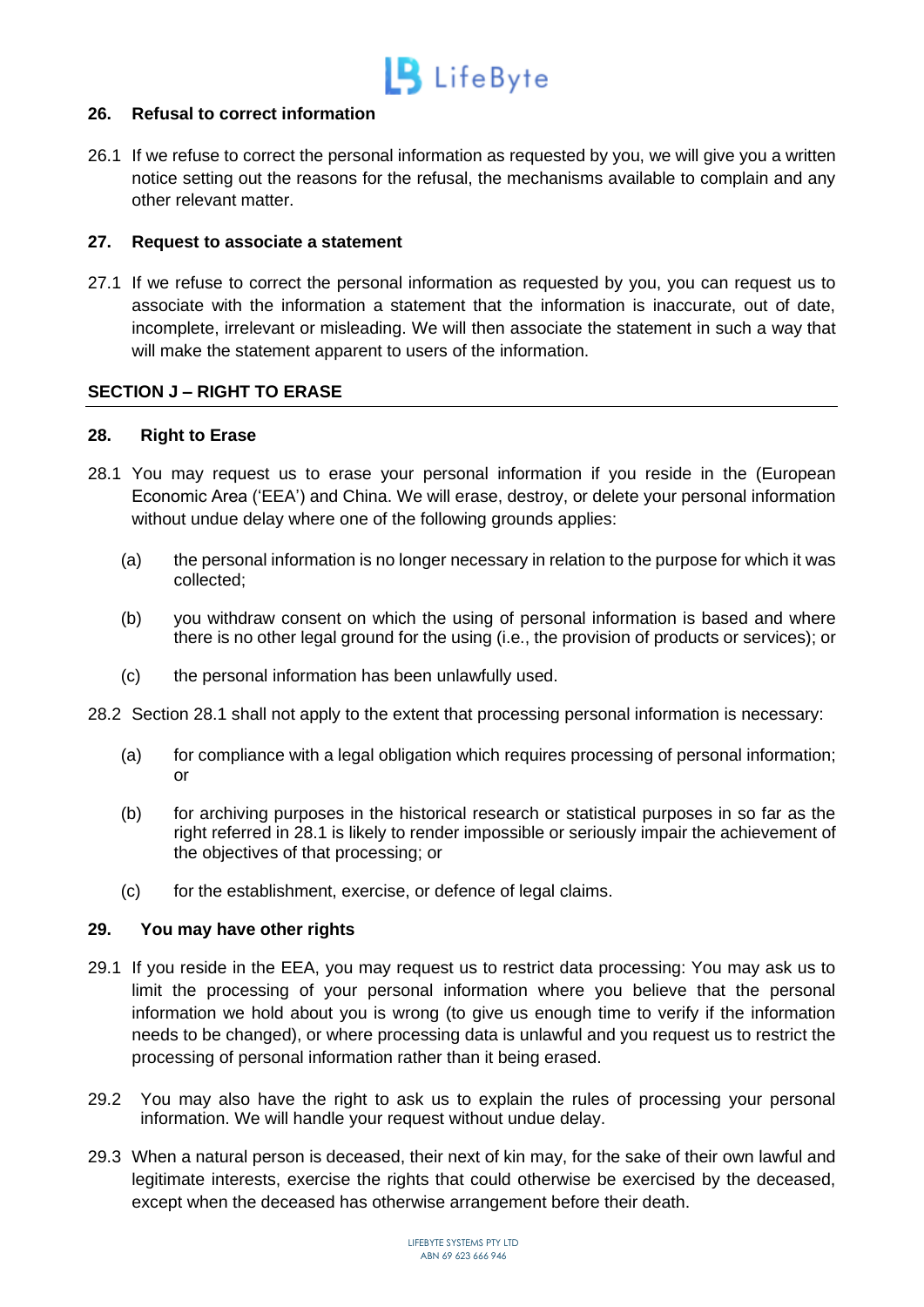

# **SECTION K – COOKIES**

#### **30. What is a cookie**

- 30.1 A cookie is a text file with small pieces of data that are used to identify your computer as you use a computer network. If your computer settings allow cookies, then the file is added, and the cookie helps analyse web traffic or lets the site owner know when you visit a particular site.
- 30.2 Please be aware that our website may contain links or references to third-party websites, and our Privacy Policy does not apply to those websites. We are not responsible for the content or information collection practices of those pages, and we take no responsibility for the privacy practices or security of other websites. We encourage you to view and understand their privacy practices before providing them with any information.
- 30.3 We may disclose the data we collect through cookies to our related companies.
- 30.4 For detailed information, please refer to our Cookies Policy.

# **SECTION L – RESPONSE TO YOUR REQUESTS**

#### **31. Action taken on request**

31.1 We facilitate the exercise of your right of access. We ensure that we will provide information on action taken on a request to you without undue delay and in any event within one (1) month of receiving the request. The period may be extended by two (2) further months where necessary, taking into account of the complexity and number of requests together with the reasons for the delay.

#### **SECTION M – BREACHES**

#### **32. Personal information leakage, distortion, or loss**

- 32.1 We shall take immediate remedial measures when your personal information has been or we have reasonable grounds to suspect that has been leaked, distorted, or lost. We will also report to the supervising authorities when:
	- (a) There is unauthorised access to or unauthorised disclosure of personal information, or a loss of personal information that we hold;
	- (b) It is likely to result in serious harm to one or more individuals; and
	- (c) We haven't been able to prevent the likely risk of serious harm with remedial action.

### **SECTION N – CONTACT US AND COMPLAINTS**

### **33. Contact**

- 33.1 If you have any questions or would like further information about our privacy and information handling practices, please contact us by:
	- (a) Email: info@lifebyte.io; or